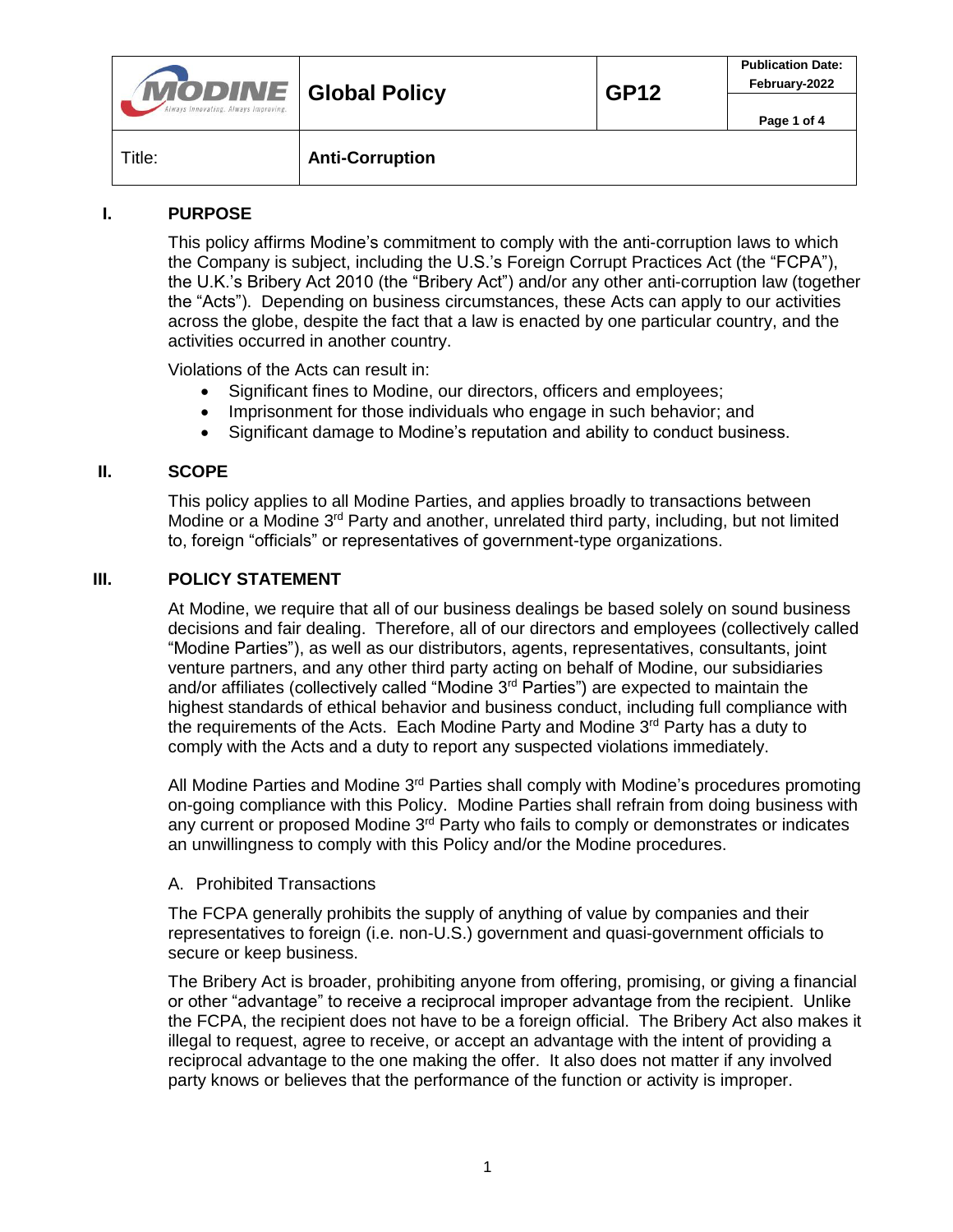| Title:                               | <b>Anti-Corruption</b> |             |                                           |
|--------------------------------------|------------------------|-------------|-------------------------------------------|
| Always Innovating. Always Improving. |                        |             | Page 2 of 4                               |
| <b>MODINE</b> Global Policy          |                        | <b>GP12</b> | <b>Publication Date:</b><br>February-2022 |

For purposes of this Policy, an "advantage" includes, but is not limited to, a gift, a payment of any kind, entertainment, and travel.

The Bribery Act includes a separate offense for bribery of foreign officials, prohibiting the offering, promising or giving of an advantage to those individuals.

In connection with any Modine business activity, Modine prohibits any and all Modine Parties and Modine 3rd Parties from

- 1. Offering, promising, or giving a financial or other "advantage" to receive an improper advantage from the recipient. This includes government officials and nongovernment officials;
- 2. Requesting, agreeing to receive, or accepting an advantage, with the intent of providing a reciprocal advantage to the one making the offer. It doesn't matter whether any involved party knows or believes the performance of the function or activity is improper; and/or
- 3. Making any payments to expedite routine government functions (known as "Facilitation" or "Grease" payments).

If a Facilitation or Grease payment is made despite this prohibition, the person making such Facilitation or Grease payment shall immediately report the payment to their line manager. The line manager is to immediately notify the following of such payment:

- a. the appropriate accounting manager and direct the accounting manager to record the payment as a "Facilitation" payment; and
- b. Modine's Business Ethics Committee, providing a report setting out the following:
	- i. the circumstances in which the payment took place (date, time, country, office )
	- ii. those involved in the interaction
	- iii. whether there was duress and its nature
	- iv. alternative steps to payment that were attempted
	- v. the sum paid
	- vi. to whom the payment was reported and when

Modine is prohibited from directly taking any of the three prohibited actions mentioned above, and we are also prohibited from taking these actions indirectly through a third party.

B. Local Customs/Traditions Exception

As Modine operates globally, it is recognized that local customs or traditions may result in an expectation of the exchange of gifts of nominal value. Complying with these local customs *might be* an exception to the above prohibitions.

HOWEVER, such gifts must be made or received *only* if it is obvious that the sole intention of such gifts is to comply with the local customs and NOT to give or receive a reciprocal improper advantage. In the case of gifts to government officials and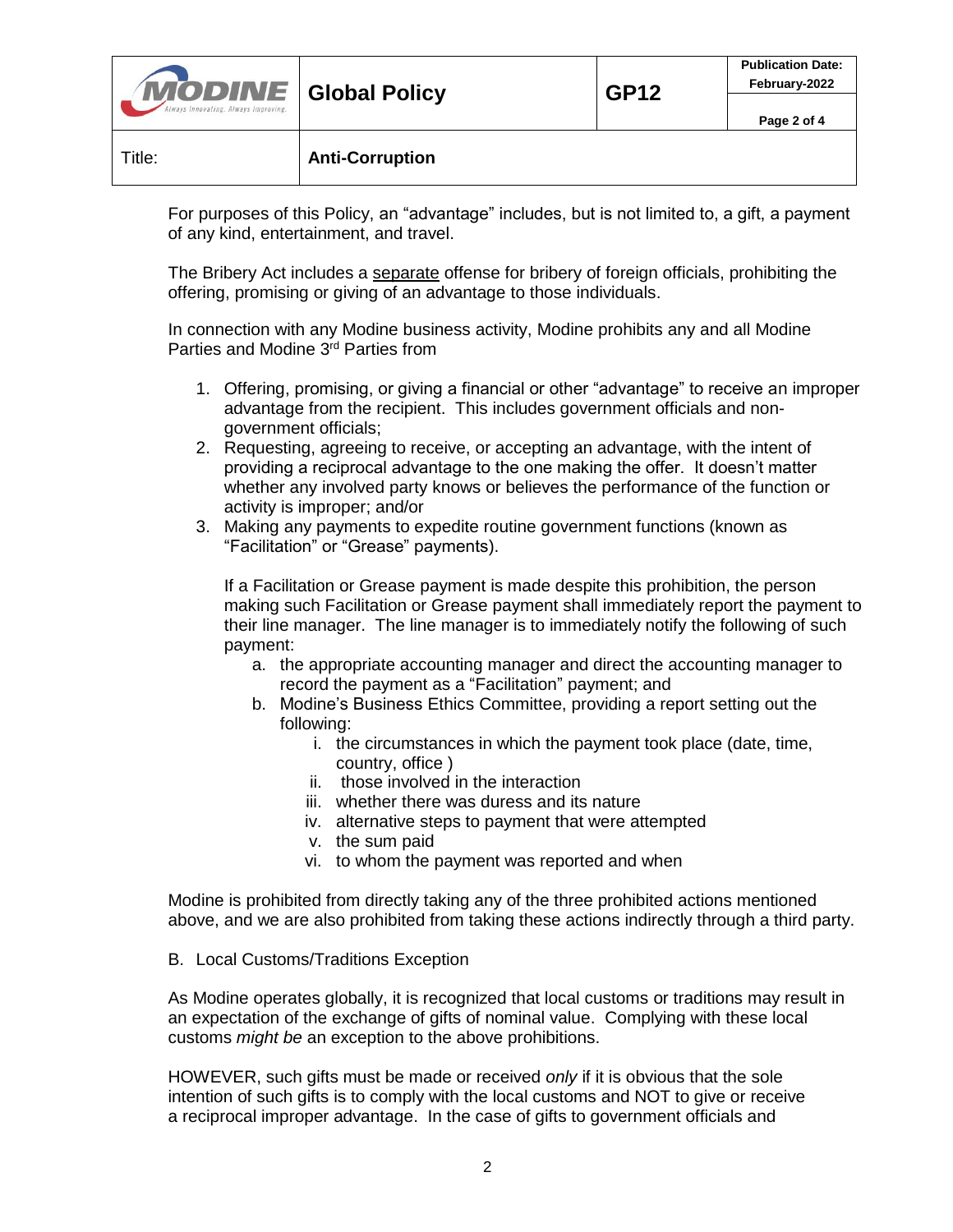| <b>MODINE</b> Global Policy<br>Always Innovating. Always Improving. |                        | <b>GP12</b> | <b>Publication Date:</b><br>February-2022 |
|---------------------------------------------------------------------|------------------------|-------------|-------------------------------------------|
|                                                                     |                        |             | Page 3 of 4                               |
| Title:                                                              | <b>Anti-Corruption</b> |             |                                           |

employees of an instrumentality of a government, such gifts must clearly be of a nature that they are not intended to influence the official or employee in the performance of his or her government function or employment function and must not be intended to obtain or retain business or garner a business advantage. Multiple nominal value gifts (whether given or received) could be a violation of this policy.

As with all promotional expenses, gifts of nominal value by Modine Parties or by Modine 3<sup>rd</sup> Parties, must be recorded as an expense (see Section III (C), below).

If you have questions about whether the local custom/tradition exception applies, please consult with the Legal Department before accepting or giving such gifts.

### C. Record Keeping/Accounting Requirements

Modine requires that its books and records be maintained in reasonable detail, accurately and fairly reflecting all Modine transactions. Accordingly, all transactions should:

- Be executed in accordance with management's authorization.
- Be recorded in a manner that permits the preparation of financial statements in accordance with applicable standards (notably Generally Accepted Accounting Principles).
- Capture the movement of assets in and out of Modine.
- Be reviewed at reasonable intervals.

None of these statements is intended to supersede existing Modine accounting policies.

#### D. Potential "Red Flags"

Modine expects its Modine Parties and Modine  $3<sup>rd</sup>$  Parties to be alert to "Red Flags," which might represent a questionable transaction. Such Red Flags might include:

- Unusual payments or financial arrangements, such as:
	- o Payments to a numbered (i.e. identity hidden) bank account.
	- $\circ$  Payments to accounts in countries other than where Modine 3<sup>rd</sup> Parties are located or where the business is to be performed.
	- o Cash payments.
	- o So-called "round dollar" payments, meaning payments such as \$10,000.
- Unusually high commissions.
- History of corruption in the country where the payment is being made.
- The questionable reputation of the agent or consultant.
- Exercise Netusal by a Modine  $3^{rd}$  Party to cooperate with Modine's efforts to ensure compliance by the Modine 3rd Party.
- Lack of transparency of expenses in accounting records.
- Inflated invoices.
- Relationship between the Modine 3<sup>rd</sup> Party and a government official
- Apparent lack of qualifications or resources on the part of a current or proposed Modine 3<sup>rd</sup> Party to perform the services desired/offered, thus raising reasonable